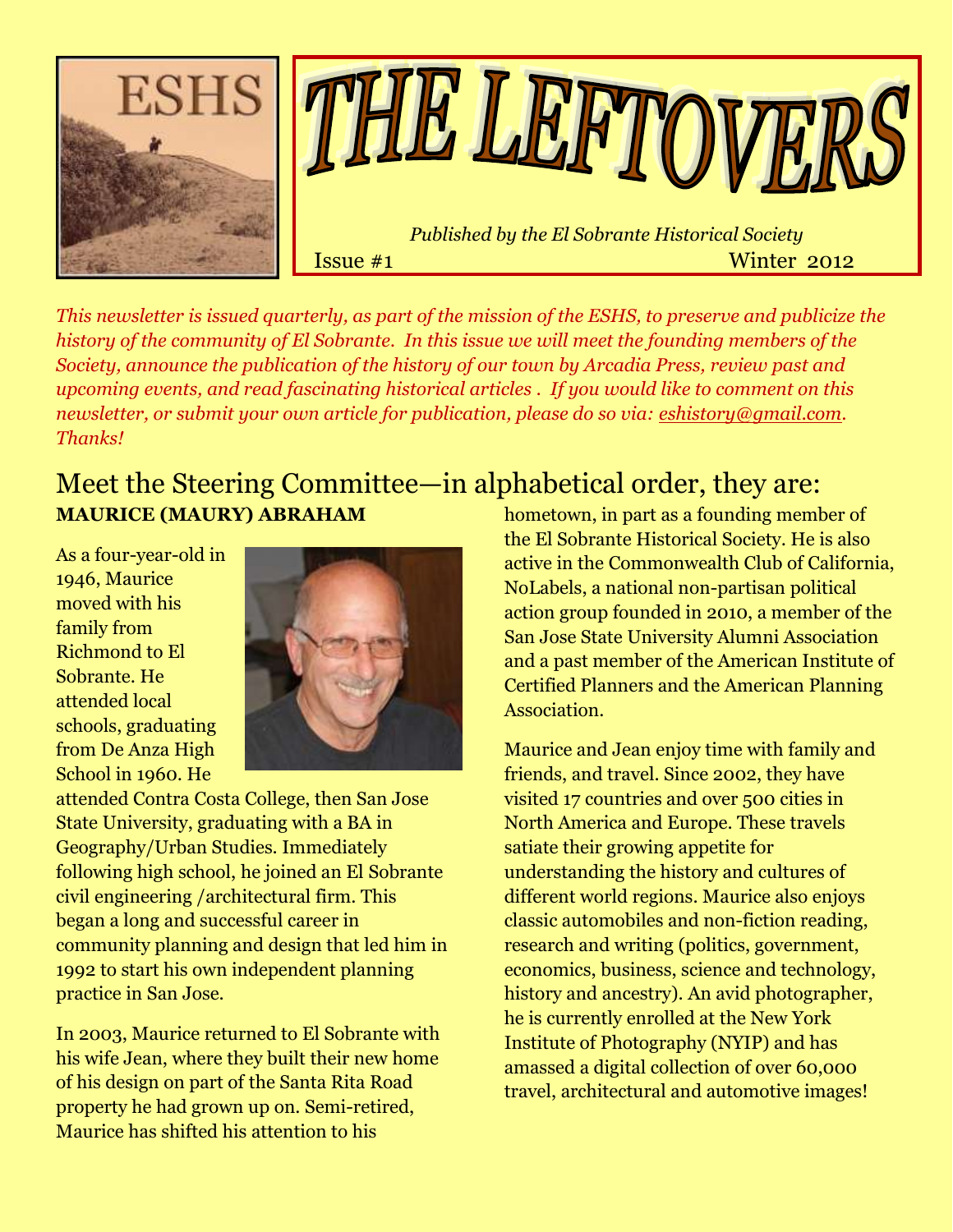#### **DONALD BASTIN**

Born in Richmond, CA, Donald moved with his family to the new Sherwood Forest development in 1955. De Anza High School opened that same year, with Donald entering as a 7th



grader. Graduating in 1961, he moved to Berkeley, went to work, and eventually graduated from Cal-State Hayward, with a B.A. in History. Returning with his family to El Sobrante in 1986, Donald watched his two girls grow up and graduate from De Anza High, in 1995 and 2000. Returning to college, Donald earned his Master"s degree in History, also from Cal-State Hayward (now CSUEB).

After serving for seven years as the Executive Director of the Richmond Museum of History, and writing a history of Richmond (Arcadia Press, 2003), Donald turned his attention to his home town, and with the help of dozens of local citizens, successfully published a similar history of El Sobrante, which is now available through Arcadia Publishing Company.

Donald is the webmaster of our ESHS website and edits this newsletter.

#### **STEVEN JAMES**

Born in Albany, Ca. in 1948. My family lived in the WWll housing on what is now El Portal dr. by Contra Costa College (CCC), until I was 4 years old. We then



moved to El Sobrante, where I have lived since. I attended El Sobrante #1 (K-3), Marie A Murphy  $(4-6)$ , and De Anza High  $(7-12)$ 

graduating in 1966. I attended CCC (AA degree) and Sonoma State University, then drafted into the Army through the draft lottery in 1970. After serving my country, I received a BS degree in Business Management from Golden Gate University and started a career with Chevron Corp. I retired from Chevron in 2010. I've always had a great interest in history, with a fascination in California's rich history and how it has shaped and lead the way on many issues in America. Being part of the formation of ESHS, with the other like minded people, has enriched my retirement experience. It excites me to be able to preserve the history of our community.



### **LYLE MILLER, Jr.**

Lyle was born Nov. 28 1957, in Novato, California. He worked for several years for the San Ramon Valley Unified School District, while

attending high school at San Ramon Valley High, and graduated in 1975. Went to work in general auto repair and in 1987, took over dad"s business at 4040 SanPablo Dam Road, when he retired.

Has been interested in history, antiques & collectables most of his life.

Currently owner/operator, with brother David, **El Sobrante Wheel & Brake.**

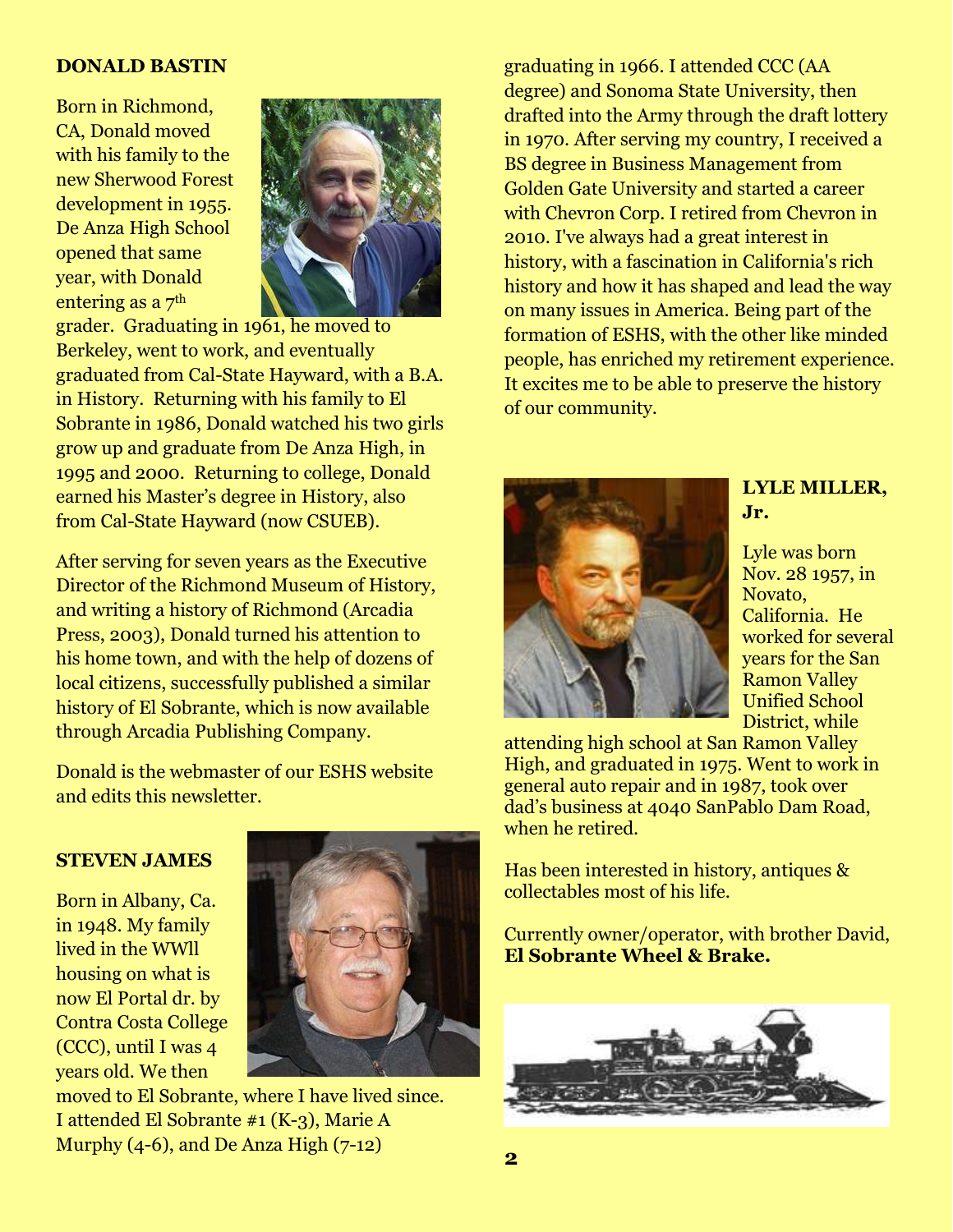*Careful research often results in unexpected surprises, as the following article shows-Ed.*

### **EL SOBRANTE…PART OF SAN PABLO RANCHO?** *Maurice P. Abraham*

It's a widely-known and historically accurate fact that the El Sobrante community's name evolved from the 1841 Mexican land grant, Rancho El Sobrante, awarded by Governor Juan Batista Alvarado to brothers Victor Ramon Castro and Juan Jose Castro. It is also a common perception that the entire El Sobrante community was historically part of Rancho El Sobrante. But was it? By chance, I came face to face with this question.

### AN UNINTENDED DISCOVERY

While recently perusing old Rancho El Sobrante maps, I made an unexpected discovery. I had initially set out to determine how El Sobrante's present major roadways related to the old rancho boundaries and historic ownership patterns. What I found, however, was that much of the older parts of El Sobrante appeared to lie outside of Rancho El Sobrante!

More specifically, the San Pablo Dam Road business district, the Appian Way corridor and the older parts of El Sobrante generally west of the May Valley neighborhood were shown to be outside the boundaries of Rancho El Sobrante and instead within the old San Pablo Rancho. In other words, it looked like most of the older parts of the El Sobrante community were never part of Rancho El Sobrante!

Although very anxious to share my findings, I hesitated to prematurely conclude that what I was observing was correct. So, I dug deeper, uncovering an old San Pablo Rancho map from September 1893 (Figure 1). This map supported my initial conclusion. The 1893 map clearly showed significant portions of San Pablo Dam Road (then Road No. 7) and Appian Way (then Road No. 18) to be within the boundaries of San Pablo Rancho (Figure 2).

An additional effort to verify my conclusion involved researching the U.S. Geological Survey (USGS) mapping of the area. The USGS maps typically show historic rancho and U.S. government survey lines. The "Richmond" quadrangle map of the USGS maps clearly shows the old boundary line that separates Rancho El Sobrante from San Pablo Rancho. Seeing this was the final confirmation I needed to know that my preliminary conclusion was correct.

I do acknowledge that this "discovery" is certain to be well known to others, particularly those in the land title and land survey professions. But in all my reading about Rancho El Sobrante history, I have never seen it stated that much of the El Sobrante community lies within San Pablo Rancho. So, I have to assume it is not widely understood and therefore thought it important information to share.

This finding was of particular personal interest; the Santa Rita Road property my parents purchased back in 1946 abuts the Rancho El Sobrante/San Pablo Rancho boundary line, and that property is still in the family. My long-held belief that our property was part of the old Rancho El Sobrante had just been determined false. I now realized it had never been part of Rancho El Sobrante. It was in San Pablo Rancho!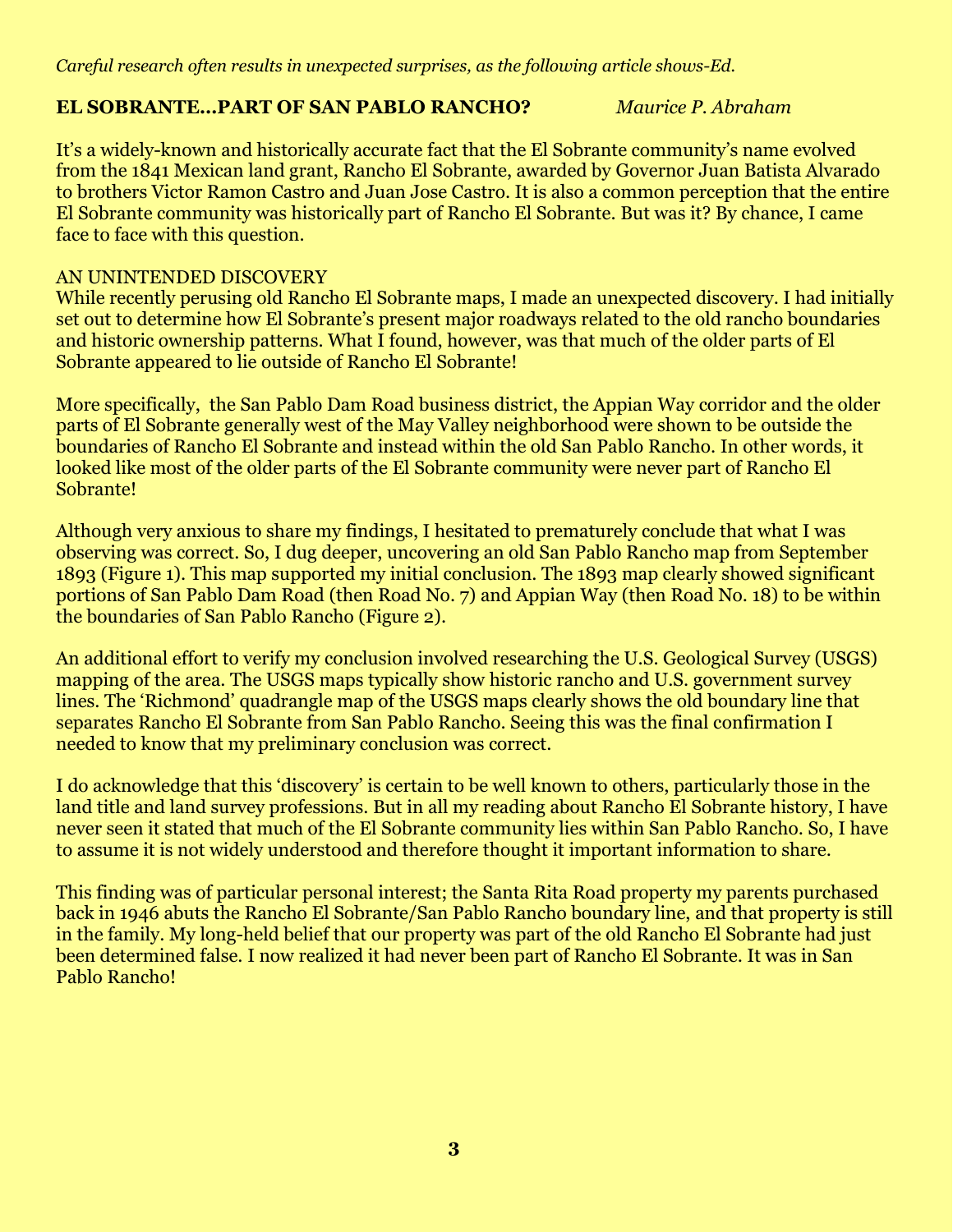

*Figure 1 – Map of San Pablo Rancho. The red line is the common boundary between Rancho El Sobrante and San Pablo Rancho.*

## TRACING THE COMMON BOUNDARY

The common boundary of Rancho El Sobrante and Rancho San Pablo Rancho begins in the Berkeley hills, where the two Ranchos intersect with Rancho San Antonio. From that point, the common boundary proceeds along the Berkeley-El Cerrito Hills ridgeline. Easterly of El Sobrante's La Colina/La Cima neighborhood, the boundary turns northerly through, bisecting the Jana Vista and Green Acres subdivisions west of Clark Road.

The rancho boundary then crosses San Pablo Dam Road easterly of the Canyon Pool Swim School on Campbell Lane, continuing along the easterly boundary of the Santa Rita Acres (Santa Rita Road) neighborhood. The Santa Rita Acres line is also a common boundary with the De Anza Vista and Whitecliff neighborhoods and the Richmond City limit line.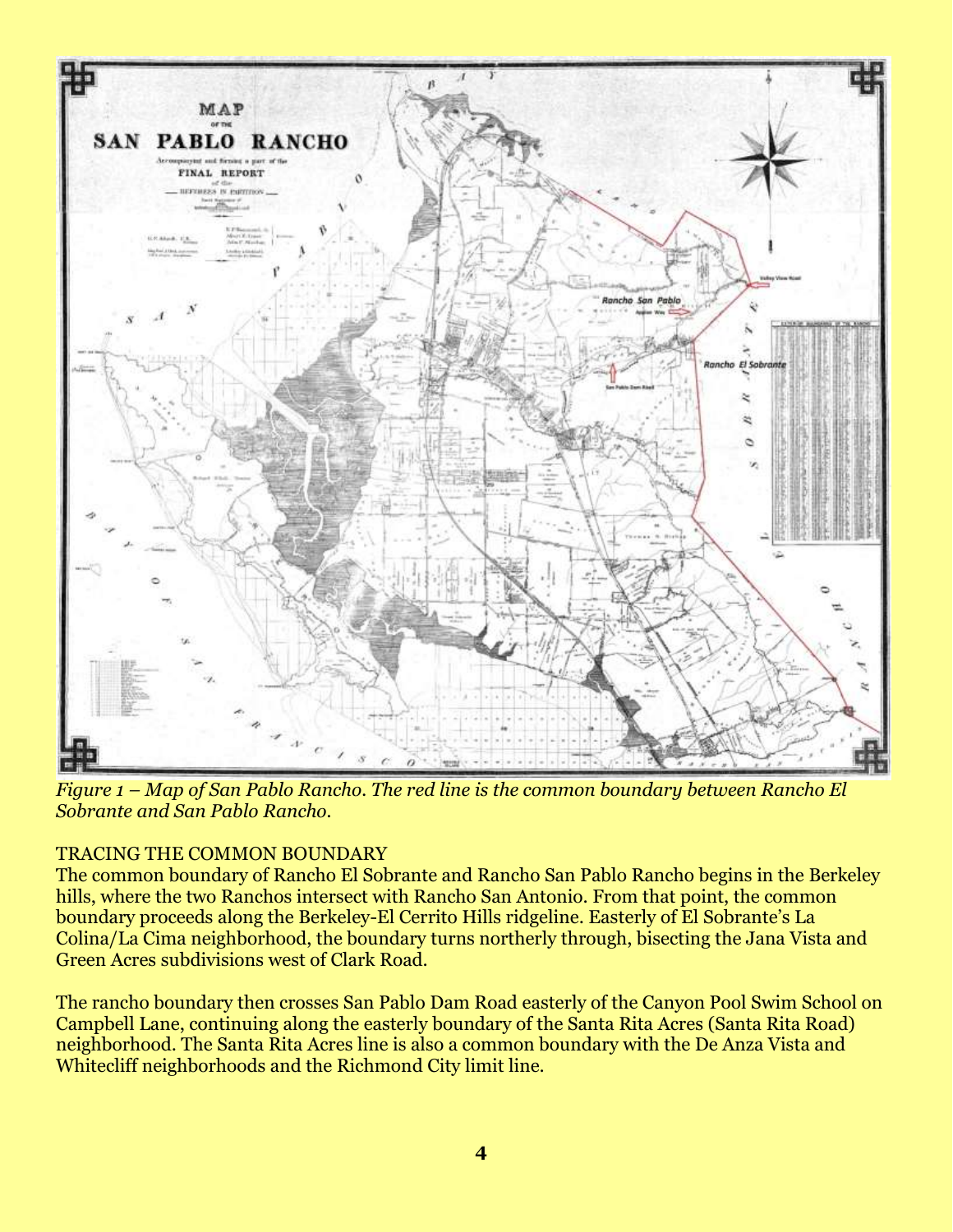

*Figure 2. This enlarged portion of the 1893 San Pablo Rancho map in Figure 1 depicts the common boundary line's relationship to the San Pablo Dam Road and Appian Way corridors.*

Finally, the common rancho boundary crosses Valley View Road at the westerly boundary of Marie Murphy School, proceeding up to the El Sobrante Ridge easterly of the Sobrante Avenue/Circle Drive/Oak Knoll neighborhood. At the El Sobrante Ridge the common rancho boundary terminates at the boundary of Rancho Pinole.

#### IMPLICATIONS OF THIS FINDING

We now know with absolute certainty that very little of El Sobrante's early settlement area was ever part of the Rancho El Sobrante land grant. That said, it is equally important to recognize that this fact does not materially change anything other than the perception of El Sobrante's relationship to the historic ranchos. We are still El Sobrante; we still identify the community by the same prominent physical features we always have, the San Pablo and El Sobrante Ridge lines, the San Pablo

Dam Reservoir and the Interstate 80 freeway.

Clarification of the rancho boundaries in no way detracts from El Sobrante"s history; in fact, quite the opposite. Knowing the community was actually part of both ranchos means the history of San Pablo Rancho is an integral part of El Sobrante's history. In fact, the rancho histories have always been tightly intertwined, as both were grants to immediate members of the same family, the Castros.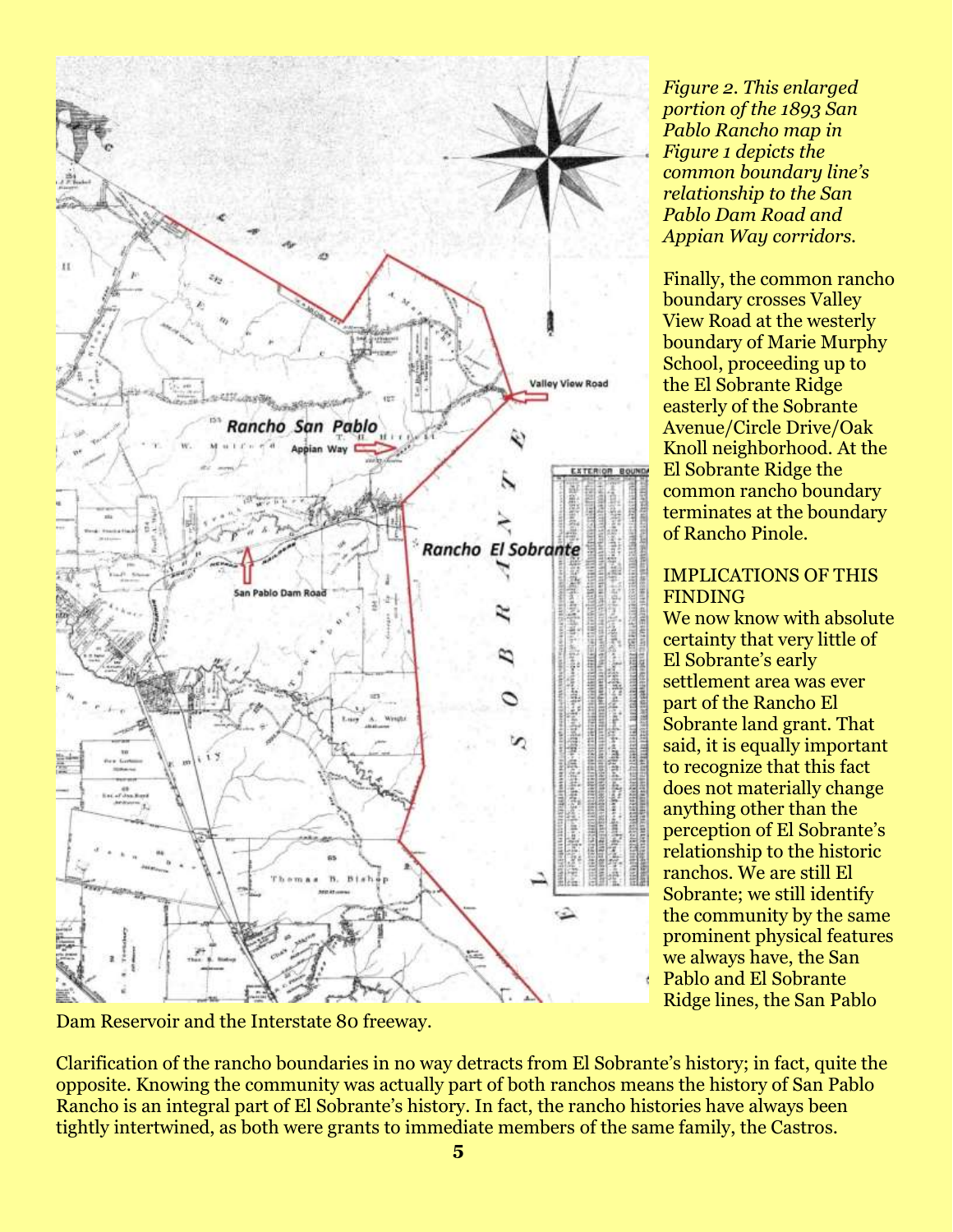San Pablo Rancho was granted by Mexico to Francisco Maria Castro, father of Rancho El Sobrante grantees Victor and Juan Castro. When Francisco died, San Pablo Rancho passed to his wife, Maria Gabriela Berreyesa. Then, upon Maria's death, most of the rancho passed to their daughter, Martina Castro de Alvarado, wife of California's first governor, Juan Batista Alvarado. Governor Alvarado was the one that later approved the Rancho El Sobrante grant to his brothers-in-law.

So, the combined history of the two ranchos makes the lives of the entire Castro family, their settlements (Adobes) in San Pablo and El Cerrito and the ranching operations of both San Pablo Rancho and Rancho El Sobrante of even greater relevance to the history of the El Sobrante community. Going forward, persons interested in the community's history will now know that today's El Sobrante is underlain by not just one, but two Mexican land grants, Rancho El Sobrante and San Pablo Rancho.

**-----------------------------------------------------------------------------------------------------**

# **The Year in Review:**

The first meeting of the El Sobrante Historical Society took place in February, 2011. At this meeting, the basic outline of the organization was laid out, its mission statement was written up, and planning for the website was begun. Since then, meetings have been held, more or less, every month.

It has been a busy year. The website is now up and operational, a complementary Facebook page has been set up, and two exhibits have been organized. In addition, we set up a booth



at the El Sobrante Stroll, in which we exhibited a selection of historic photos and

encouraged residents to join our group and help in collecting and preserving local history.

On **October** 22, we joined with many other local



historical societies, at the library in Hercules,

helping to get the word out that there was a new historical society in Contra Costa County. In the accompanying picture, Maury Abraham is sitting behind the ESHS table. The two ladies are, from left, Margaret Faria Prather and her sister Deanna Faria Brownlee. They are descended from old Portuguese families in Pinole. Margaret tends bar at Rancho Liquors in El Sobrante.

Our first exhibit, **"A Place for all Reasons,"** also went up in October, at the El Sobrante Library.



This exhibit chronicled, appropriately enough, the history of the library itself. Not only did we assemble this exhibit from scratch, but we were obliged to spiff up the display case, located in the entrance-way of the libarary, as it had been **6**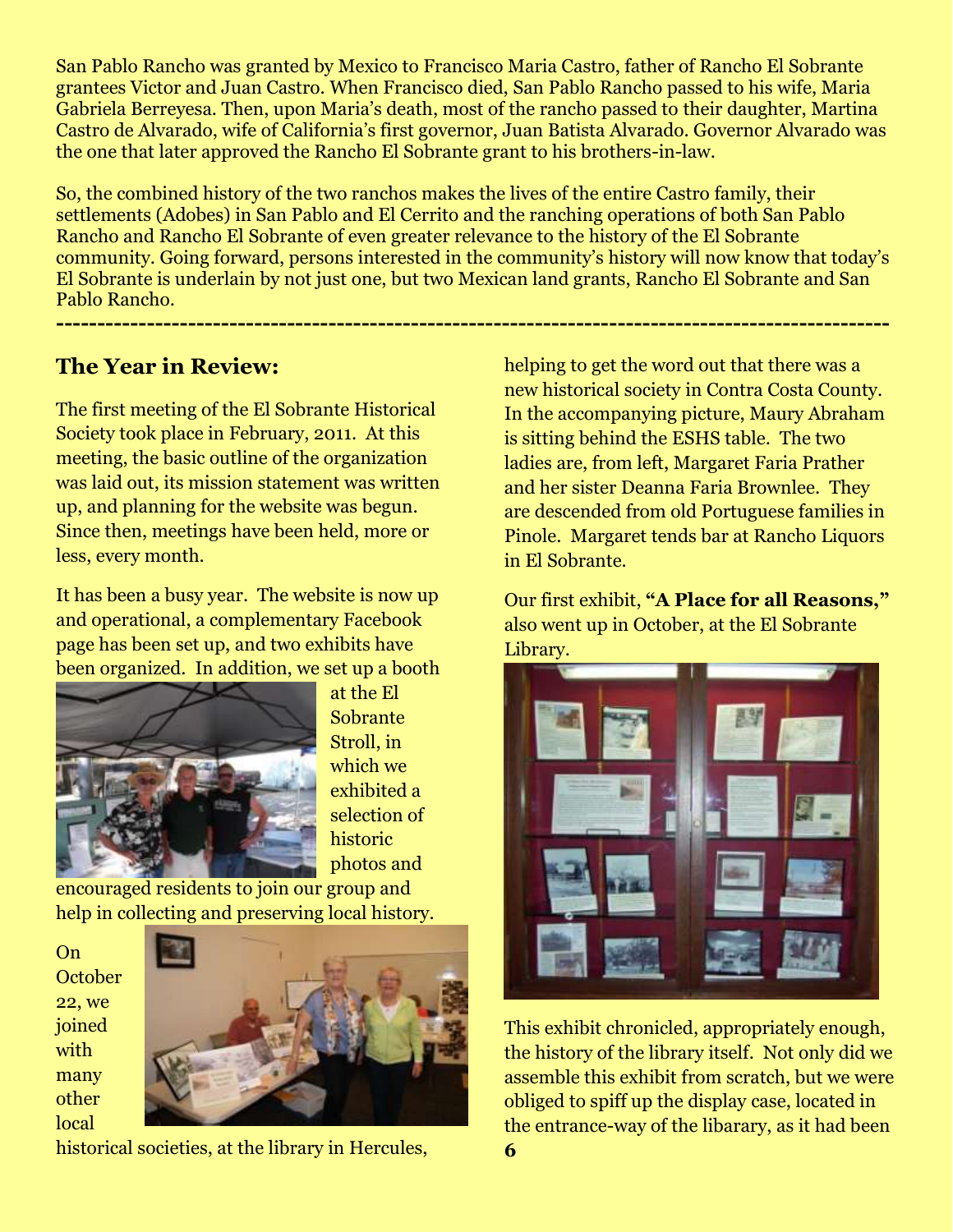neglected. However, the patrons who saw the exhibit, and the library staff, were very positive in their response to this first display by our



organization. We will be opening a brand-new display on January 16, 2012, showcasing an exhibit of Native American artifacts recovered from a local El Sobrante site in 1950.

On loan from the Philippi family, of Santa Rita Road, these items are a priceless heritage of the local community and will be on view for only a short time. So don"t miss out!

In early December, just in time for the holiday Chamber of Commerce mixer, we put up a display in the local Mechanics Bank.



*Left: Clementina Diaz Right: Steve James*

This display is a collection of large photos representing an historic time-line of El Sobrante history. It is located on the back wall of the bank, by the rear entrance. If you have not had a chance to see it, please do so before it must be taken down.

Last, but certainly not least, the new Arcadia book, "El Sobrante" was finally put into print. In fact, so much material was collected for the book, that it could not possibly have been included in this slim volume. That was the principal reason for the decision to form the historical society. **7** 

# **Now in Print!** *El Sobrante***, published by Arcadia Press.**



This is the first comprehensive history of the community of El Sobrante ever published. Most of the photographs used in the book were donated from local families, and have never been seen before. The story of El Sobrante is told from the late 19<sup>th</sup> century to the present. If you live in El Sobrante, or grew up here and moved away, or just like local history, you owe it to yourself to pick up a copy.

The price to the general public is \$21.99 + tax. However, by purchasing your book through the El Sobrante Historical Society, you can eliminate the tax, saving around \$2, and you will be helping out the ESHS. Otherwise, the book will be available on-line, directly from Arcadia Press or through Amazon.com. It should also be available at local bookstores.

Books will be available for sale at the bimonthly meeting of **SPAWNERS** (San Pablo Watershed Neighbors Education and Restoration Society) on Wednesday, February 1, at the El Sobrante Library. Author Donald Bastin will be talking about the history of San Pablo Creek and El Sobrante starting at 7 pm.